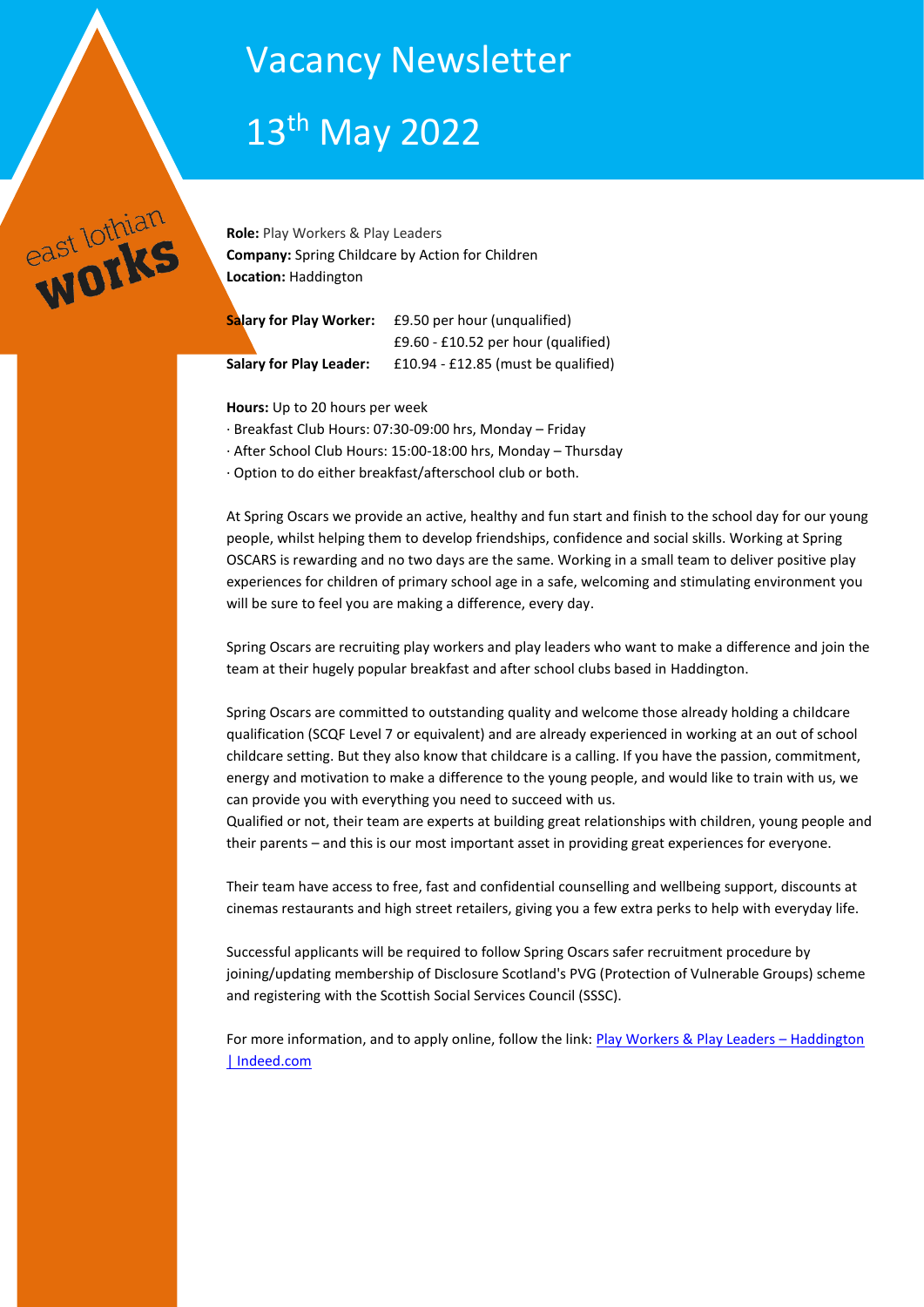**Role:** Summer Volunteering Programme for 16 – 24 year olds **Company:** NHS Lothian

#### **What is the supported volunteering programme?**

NHS Lothian is committed to supporting young people aged 16-25 to volunteer to gain all of the benefits that volunteering brings. NHS Lothian are offering a special six month programme which includes a three week induction training course, monthly support sessions and a dedicated Voluntary Services Manager.

# **What would I get out of it?**

Volunteering has so many benefits, but for a participant in the Supported Volunteering programme there are a few extra benefits including:

- The opportunity to gain insight into the NHS Lothian and careers in health care
- The opportunity to build confidence and develop skills
- A reflective workbook to identify new skills & experiences to support applications for work
- Travel expenses & Volunteer uniform
- Young Scot Points (You can also use the volunteering towards a Duke of Edinburgh or Saltire award)
- A reference on completion of the summer programme
- The opportunity to volunteer to extend volunteering beyond the summer programme if desired

## **What skills/knowledge might I gain?**

The types of skills you can develop and grow through volunteering with NHS Lothian will help you in your next steps towards the world of work or further study and include;

- Communicating effectively in the workplace
- Understanding and maintain confidentiality
- Understanding working environments driven by values
- Being able to demonstrate honesty, integrity, care and compassion working with others
- Understanding responsibility in the workplace
- Valuing diversity and inclusion
- Making best use of resources, taking responsibility for your own actions and self-development

# **What I might be doing during the summer programme?**

| $4th$ of July                                | Welcome Day.                                                              |
|----------------------------------------------|---------------------------------------------------------------------------|
| 5 <sup>th</sup> July- 4 <sup>th</sup> August | Placements: each participant will volunteer for two days a week 10am-4pm. |
| 5 <sup>th</sup> August                       | Closing/Celebration Day.                                                  |

#### **Who can apply?**

The supported volunteering programme is open to young people ages 16-24 who are referred by an appropriate professional who writes a supporting statement on their application form.

#### **How do I apply?**

The application process is simple. There is an application pack to complete. The pack includes;

- An Application Form where you can tell us a little about yourself and why you want to volunteer
- An Occupational Health Self-Declaration Form.
- An Equal Opportunities Form.

The closing date for applications is the **3 rd June**. Places are limited so we encourage you to submit your application as early as possible.

Just email [loth.summerplacements@nhslothian.scot.nhs.uk](mailto:loth.summerplacements@nhslothian.scot.nhs.uk) for more information and an application pack.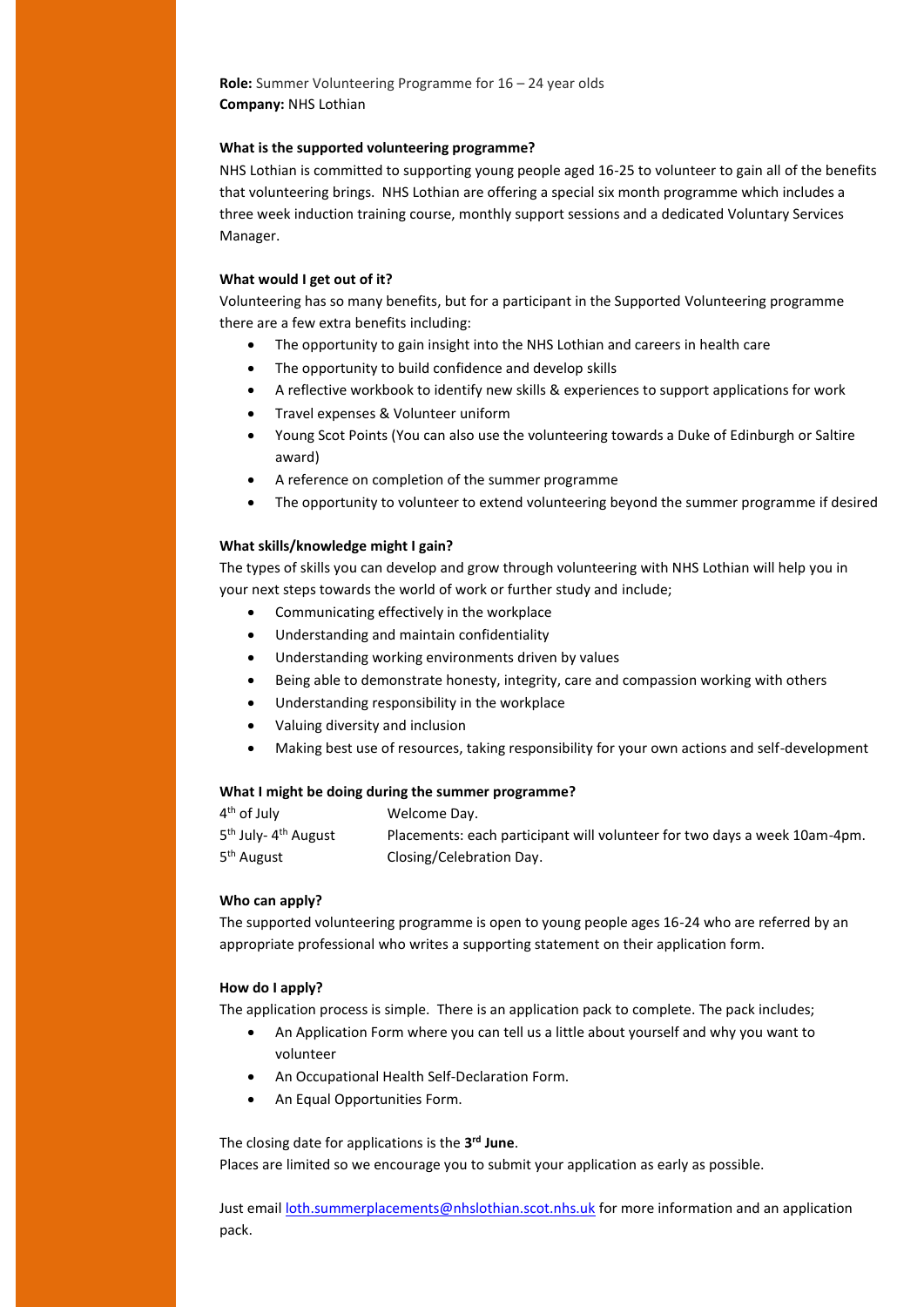**Role:** Evening Cleaners **Company:** Spectrum Service Solutions **Location:** Haddington **Salary:** £10.50 per hour

Spectrum are looking for experienced and enthusiastic Cleaning Operatives who want to join our Cleaning Team for our client based in Haddington. This position is located within a community hospital which has been temporarily converted into a vaccination centre to efforts to help tackle the COVID-19 pandemic. You would be creating a safe and welcoming environment for staff, in which would allow them to comfortably complete their daily tasks. You would also be creating an environment which would allow local residents visit the site and feel at ease whilst in attendance for their vaccinations.

# **What to Expect:**

- **Areas of Responsibility include:** Touch Points, Toilets, Communal Areas, Offices, Break Areas & Vaccination Stations and Areas.
- **Cleaning Duties include:** Sweeping, mopping, dusting and sanitising surfaces, cleaning toilets and any other additional cleaning duties as and when required. Regular cleaning of all touch points throughout the centre which includes the travel path of visitors to the site.

# **Ideal candidate**

- Someone with cleaning experience and knowledge is preferred but not essential
- Able to work on own and as part of a team
- Be able to do overtime if and when available, across both shift times.
- Customer facing skills a simple smile goes a long way
- Presentable and able to represent company to highest standard
- Someone who takes pride in their work

# **Position Details:**

- $\bullet$  Shift Times: 4 on 4 off rolling cycle of 14:00 pm 19:00 pm
- Rate of pay £10.50 per hour
- Overtime is available
- East Lothian Community Hospital variety of public transport in the area, with the nearest bus stop just a minutes' walk from the site.

## **Benefits:**

- Accredited Training provided this can be delivered in multiple languages to suit all
- Provided with all the necessary tools and knowledge in order to perform your job.
- Full uniform will be provided be part of the Spectrum team!
- Reward and Recognition Programme monthly discounts and awards given to our Spectrum Stars!
- Cycle to Work Scheme
- Access to our Employee Wellbeing Programme which also consists of various employee discounts.
- Career growth opportunities
- Exciting Company Events in which you can work at held throughout the year and something to look forward to whilst you work

For more information, and to apply online, follow the link: [Evening Cleaner \(Haddington\) | Indeed.com](https://uk.indeed.com/viewjob?jk=1320a05233320fc6&l=East+Lothian&tk=1g2u7r9omt1e0801&from=web&advn=7785358283598763&adid=388894857&ad=-6NYlbfkN0BWk5szeym5TUlaeYv_ZoSjRLTP6gGxIhJBIoWbTHhkugPZQ9CnyYi8qbesCvld4r_hfFg-T6caHtUwYPE21rrKi_Rl1t6xarMeqah4mqWUqiIRmzch_IcKNoerhIHhGrv8JRrHWKjdHJnJp3mlqJPbmHKIuVZ4-UO_tfzq0oYBsC8PrOFwrmthGYcHJxXzJHdnA4WULM09UAWA2ahT3M2GctLUe6kbiEGdcSemIV-KgAUHeQ4pXcPcco0Lky2w7g6CHO0apM2EPirhc4YFj5deH247XmRxmBlrUk-k-eY7pMpJ9gWGErAG2McmYT7BzlYkCSG_pAm1lKYZQnq1guXewfTReTtomJnlimDeEpQWlQ%3D%3D&pub=4a1b367933fd867b19b072952f68dceb&vjs=3)